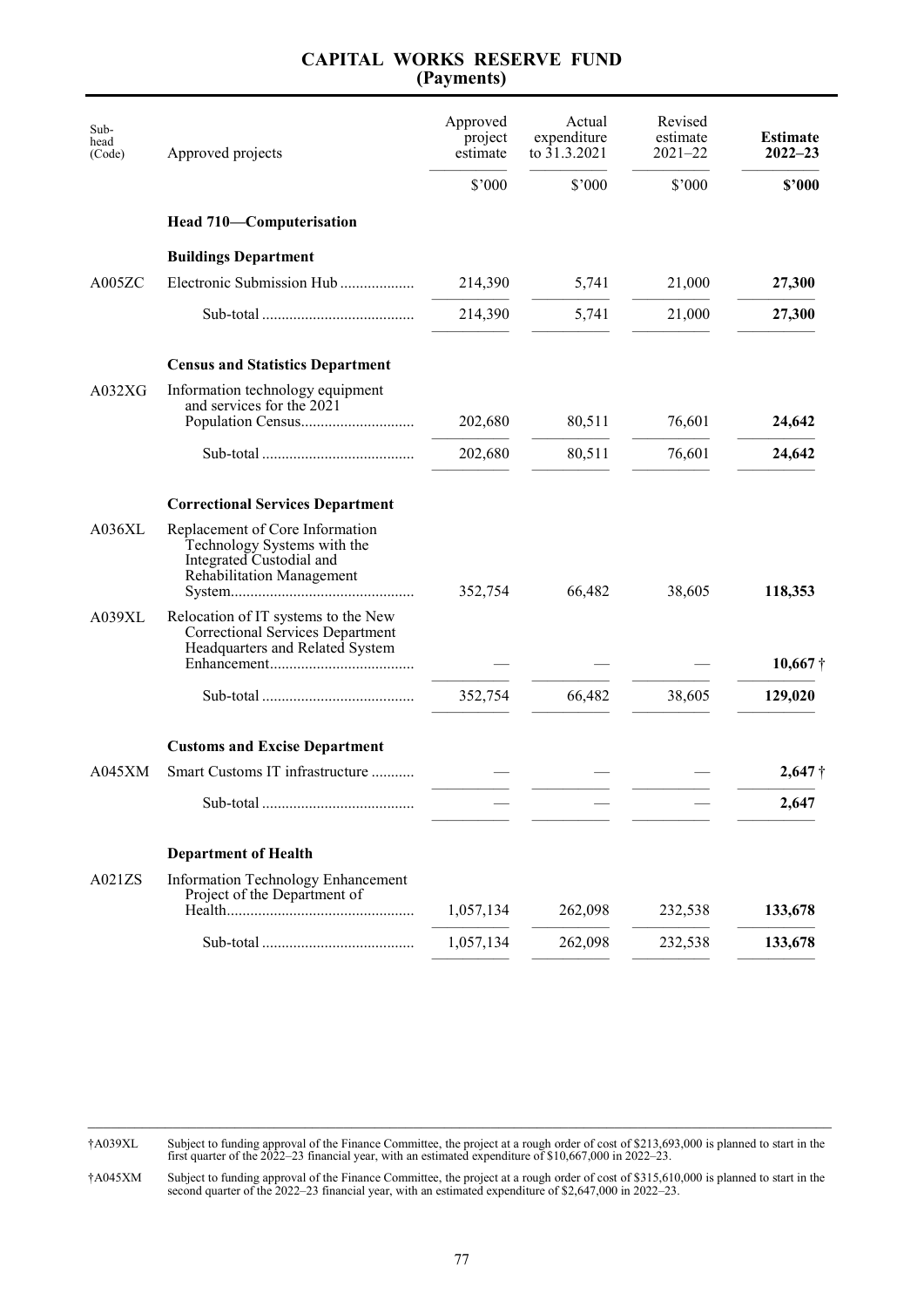| Sub-<br>head<br>(Code) | Approved projects                                                                                                                                                                     | Approved<br>project<br>estimate | Actual<br>expenditure<br>to 31.3.2021 | Revised<br>estimate<br>$2021 - 22$ | <b>Estimate</b><br>$2022 - 23$ |
|------------------------|---------------------------------------------------------------------------------------------------------------------------------------------------------------------------------------|---------------------------------|---------------------------------------|------------------------------------|--------------------------------|
|                        |                                                                                                                                                                                       | \$'000                          | \$'000                                | \$'000                             | \$2000                         |
| Computerisation        |                                                                                                                                                                                       |                                 |                                       |                                    |                                |
|                        | <b>Department of Justice</b>                                                                                                                                                          |                                 |                                       |                                    |                                |
| $A008$ YN              | Implementation of a verified,<br>authenticated and searchable<br>electronic database of Hong Kong                                                                                     | 79,395                          | 72,715                                | 1,067                              | 1,200                          |
|                        |                                                                                                                                                                                       | 79,395                          | 72,715                                | 1,067                              | 1,200                          |
|                        | <b>Government Logistics Department</b>                                                                                                                                                |                                 |                                       |                                    |                                |
| A008YC                 | Replacement of the Procurement and<br>Contract Management System and<br>the Unallocated-Store Program                                                                                 | 72,659                          | 58,953                                | 5,290                              | 8,416                          |
|                        |                                                                                                                                                                                       | 72,659                          | 58,953                                | 5,290                              | 8,416                          |
| A089XV                 | <b>Government Secretariat:</b><br><b>Commerce and Economic</b><br><b>Development Bureau</b><br>(Commerce, Industry and<br><b>Tourism Branch</b> )<br>Implementation of Phase 2 of the |                                 |                                       |                                    |                                |
|                        | Trade Single Window System                                                                                                                                                            | 133,770                         | 200                                   | 15,552                             | 15,391                         |
| A092XV                 | Implementation of Phase 3 of the<br>Trade Single Window System                                                                                                                        |                                 |                                       |                                    | 741†                           |
|                        |                                                                                                                                                                                       | 133,770                         | 200                                   | 15,552                             | 16,132                         |
|                        | <b>Government Secretariat: Food and</b><br><b>Health Bureau (Health Branch)</b>                                                                                                       |                                 |                                       |                                    |                                |
| A091XV                 | IT support for the new Chinese                                                                                                                                                        | 383,900                         |                                       | 2,500                              | 9,533                          |
|                        |                                                                                                                                                                                       | 383,900                         |                                       | 2,500                              | 9,533                          |
|                        | <b>Government Secretariat: Office of</b><br>the Government Chief<br><b>Information Officer</b>                                                                                        |                                 |                                       |                                    |                                |
| A084XV                 |                                                                                                                                                                                       | 474,700                         | 288,985                               | 35,300                             | 41,533                         |
| A086XV                 | <b>Centrally Managed Messaging</b>                                                                                                                                                    | 252,210                         | 97,264                                | 24,323                             | 39,841                         |
| A087XV                 | iAM Smart Platform (formerly known<br>as Electronic Identity (eID))                                                                                                                   | 112,000                         | 60,678                                | 21,714                             | 4,387                          |
| A088XV                 | Digital Transformation for Agile<br>Delivery of e-Government                                                                                                                          | 533,303                         | 157,540                               | 58,200                             | 57,078                         |

\_\_\_\_\_\_\_\_\_\_\_\_\_\_\_\_\_\_\_\_\_\_\_\_\_\_\_\_\_\_\_\_\_\_\_\_\_\_\_\_\_\_\_\_\_\_\_\_\_\_\_\_\_\_\_\_\_\_\_\_\_\_\_\_\_\_\_\_\_\_\_\_\_\_\_\_\_\_\_\_\_\_\_\_\_\_\_\_\_\_\_\_\_\_\_\_ † A092XV Subject to funding approval of the Finance Committee, the project at a rough order of cost of \$1,404,559,000 is planned to start in the third quarter of the 2022–23 financial year, with an estimated expenditure of \$741,000 in 2022–23.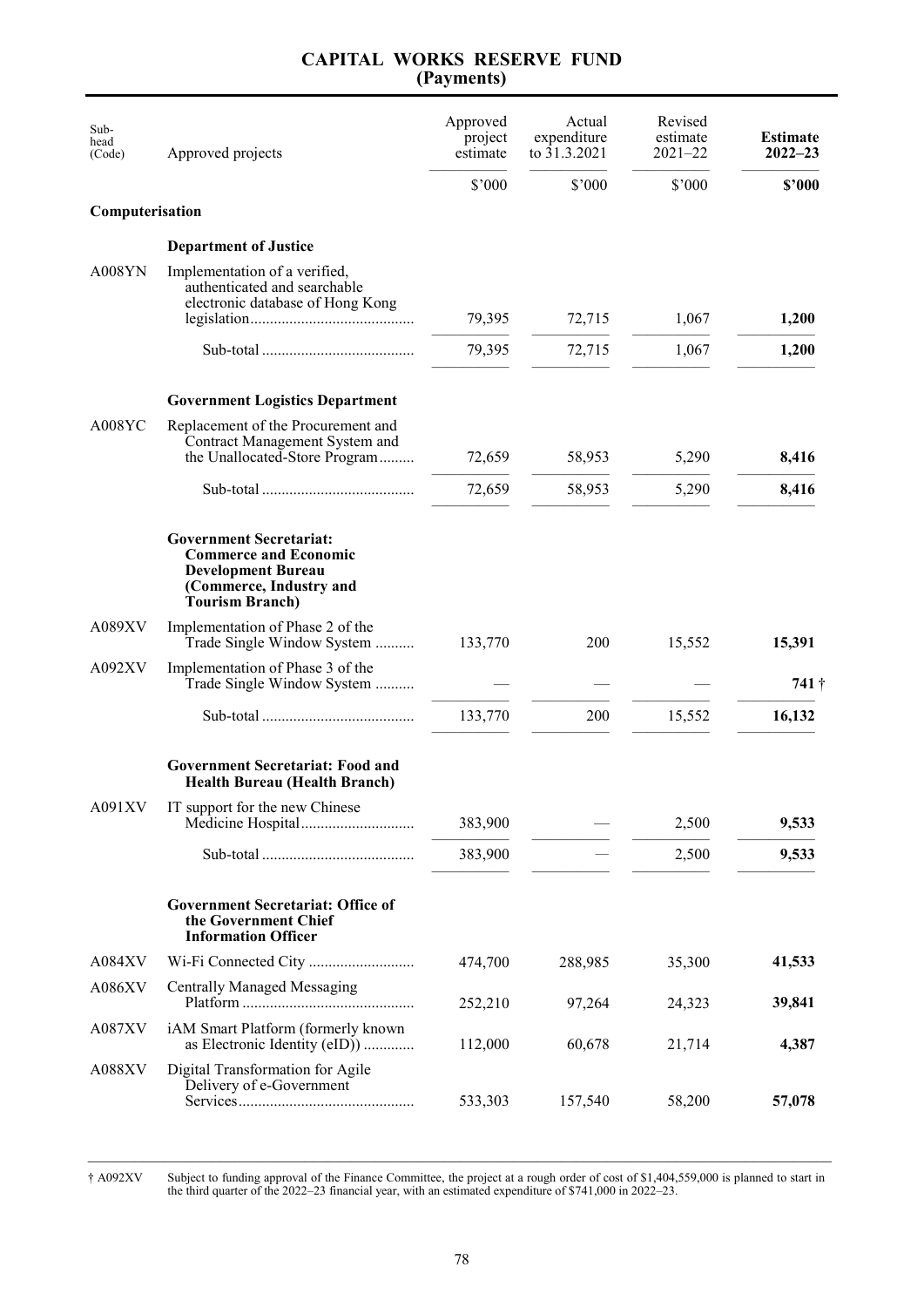| Sub-<br>head<br>(Code) | Approved projects                                                                                                                   | Approved<br>project<br>estimate | Actual<br>expenditure<br>to 31.3.2021 | Revised<br>estimate<br>$2021 - 22$ | <b>Estimate</b><br>$2022 - 23$ |
|------------------------|-------------------------------------------------------------------------------------------------------------------------------------|---------------------------------|---------------------------------------|------------------------------------|--------------------------------|
|                        |                                                                                                                                     | \$'000                          | \$'000                                | \$'000                             | \$2000                         |
| Computerisation        |                                                                                                                                     |                                 |                                       |                                    |                                |
|                        | <b>Government Secretariat: Office of</b><br>the Government Chief<br>Information Officer-Cont'd.                                     |                                 |                                       |                                    |                                |
| A090XV                 | Full implementation of Electronic<br>Recordkeeping System in the                                                                    | 1,233,728                       | 262                                   | 2,577                              | 44,581                         |
|                        |                                                                                                                                     | 2,605,941                       | 604,729                               | 142,114                            | 187,420                        |
|                        | <b>Hong Kong Police Force</b>                                                                                                       |                                 |                                       |                                    |                                |
| A104YU                 | Development of the Second<br>Generation of Communal                                                                                 | 411,272                         | 218,294                               | 64,530                             | 120,088                        |
| A139YU                 | Replacement and Upgrade of the<br><b>Information Technology</b><br>Infrastructure and Applications of<br>the Hong Kong Police Force | 396,823                         | 237,800                               | 22,084                             | 44,670                         |
| A142YU                 | Traffic e-Enforcement System                                                                                                        | 351,586                         |                                       | 3,110                              | 54,270                         |
| A143YU                 | Provision of Financial Data Analytic<br>Platform for the Hong Kong Police                                                           | 698,113                         |                                       | 2,000                              | 56,800                         |
|                        |                                                                                                                                     | 1,857,794                       | 456,094                               | 91,724                             | 275,828                        |
|                        |                                                                                                                                     |                                 |                                       |                                    |                                |
|                        | <b>Immigration Department</b>                                                                                                       |                                 |                                       |                                    |                                |
| A058YF                 | New information technology                                                                                                          | 862,202                         | 438,905                               | 28,097                             | 98,828                         |
| A062YF                 | New immigration control system                                                                                                      | 912,215                         | 741,677                               | 4,681                              | 1,419                          |
| A076YF                 | Next generation smart identity card                                                                                                 | 1,448,786                       | 592,299                               | 78,143                             | 119,667                        |
| A077YF                 | Next generation electronic passport                                                                                                 | 357,833                         | 217,578                               | 8,586                              | 10,561                         |
| A080YF                 | Next generation application and<br>investigation easy systems                                                                       | 452,968                         | 44,490                                | 47,043                             | 162,743                        |
| A081YF                 | Advance passenger information                                                                                                       |                                 |                                       |                                    | $5,380\dagger$                 |
| A082YF                 | Relocation of information technology<br>systems of Immigration<br>Department to the New<br>Immigration Headquarters and             |                                 |                                       |                                    |                                |
|                        | related system enhancements                                                                                                         |                                 |                                       |                                    | $10,206$ †                     |
|                        |                                                                                                                                     | 4,034,004                       | 2,034,949                             | 166,550                            | 408,804                        |

†A081YF Subject to funding approval of the Finance Committee, the project at a rough order of cost of \$296,064,000 is planned to start in the first quarter of the 2022–23 financial year, with an estimated expenditure of \$5,380,000 in 2022–23.

†A082YF Subject to funding approval of the Finance Committee, the project at a rough order of cost of \$710,227,000 is planned to start in the first quarter of the 2022–23 financial year, with an estimated expenditure of \$10,206,000 in 2022–23.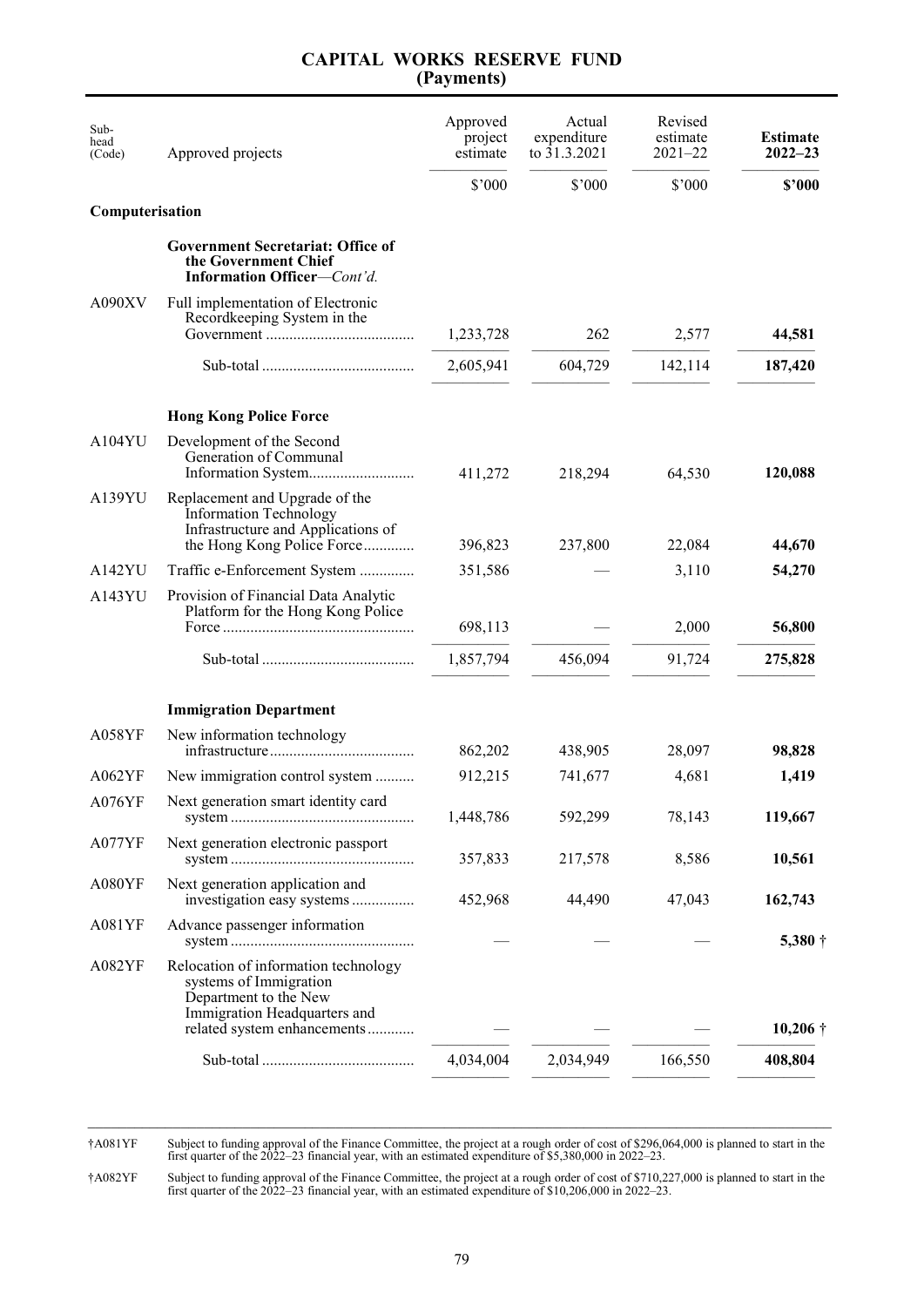| Sub-<br>head<br>(Code) | Approved projects                                                                                                            | Approved<br>project<br>estimate | Actual<br>expenditure<br>to 31.3.2021 | Revised<br>estimate<br>$2021 - 22$ | <b>Estimate</b><br>$2022 - 23$ |
|------------------------|------------------------------------------------------------------------------------------------------------------------------|---------------------------------|---------------------------------------|------------------------------------|--------------------------------|
|                        |                                                                                                                              | \$'000                          | \$'000                                | \$'000                             | \$'000                         |
| Computerisation        |                                                                                                                              |                                 |                                       |                                    |                                |
|                        | <b>Inland Revenue Department</b>                                                                                             |                                 |                                       |                                    |                                |
| A036YK                 | Enhancement and Relocation of<br><b>Information Technology Systems</b><br>and Facilities of the Inland<br>Revenue Department | 742,463                         | 34,069                                | 68,470                             | 199,014                        |
|                        |                                                                                                                              | 742,463                         | 34,069                                | 68,470                             | 199,014                        |
|                        |                                                                                                                              |                                 |                                       |                                    |                                |
|                        | <b>Judiciary</b>                                                                                                             |                                 |                                       |                                    |                                |
| A037YL                 | Implementation of Projects under the<br><b>Information Technology Strategy</b>                                               | 682,430                         | 404,033                               | 41,510                             | 71,737                         |
|                        |                                                                                                                              | 682,430                         | 404,033                               | 41,510                             | 71,737                         |
|                        | <b>Legal Aid Department</b>                                                                                                  |                                 |                                       |                                    |                                |
| A010YP                 | Revamp of Case Management and<br>Case Accounting System and<br>related ad hoc query system                                   | 79,072                          |                                       | 213                                | 6,560                          |
|                        |                                                                                                                              | 79,072                          |                                       | 213                                | 6,560                          |
|                        | <b>Leisure and Cultural Services</b><br>Department                                                                           |                                 |                                       |                                    |                                |
| A084VA                 | Implementation of the SmartPLAY<br>system for public leisure service in                                                      | 499,816                         | 15,193                                | 21,195                             | 33,666                         |
| A085VA                 | Implementation of the Smart Library<br>System for the Hong Kong Public                                                       | 877,299                         | 7,743                                 | 4,533                              | 30,348                         |
|                        |                                                                                                                              | 1,377,115                       | 22,936                                | 25,728                             | 64,014                         |
|                        | <b>Official Receiver's Office</b>                                                                                            |                                 |                                       |                                    |                                |
| A003ZI                 | Implementation of an Official<br>Receiver's Office's Electronic                                                              |                                 |                                       |                                    |                                |
|                        | Submission System                                                                                                            | 37,986<br>37,986                |                                       |                                    | 9,403<br>9,403                 |
|                        |                                                                                                                              |                                 |                                       |                                    |                                |
|                        | <b>Social Welfare Department</b>                                                                                             |                                 |                                       |                                    |                                |
| A012ZG                 | Replacement of the Computerised                                                                                              | 386,139                         | 326,762                               | 6,268                              | 2,286                          |
| A013ZG                 | Establishment of the next generation<br>information technology                                                               | 175,767                         | 170,684                               | 1,568                              | 2,343                          |
| A014ZG                 | Redevelopment of Client Information                                                                                          | 316,877                         | 65,093                                | 87,757                             | 68,948                         |